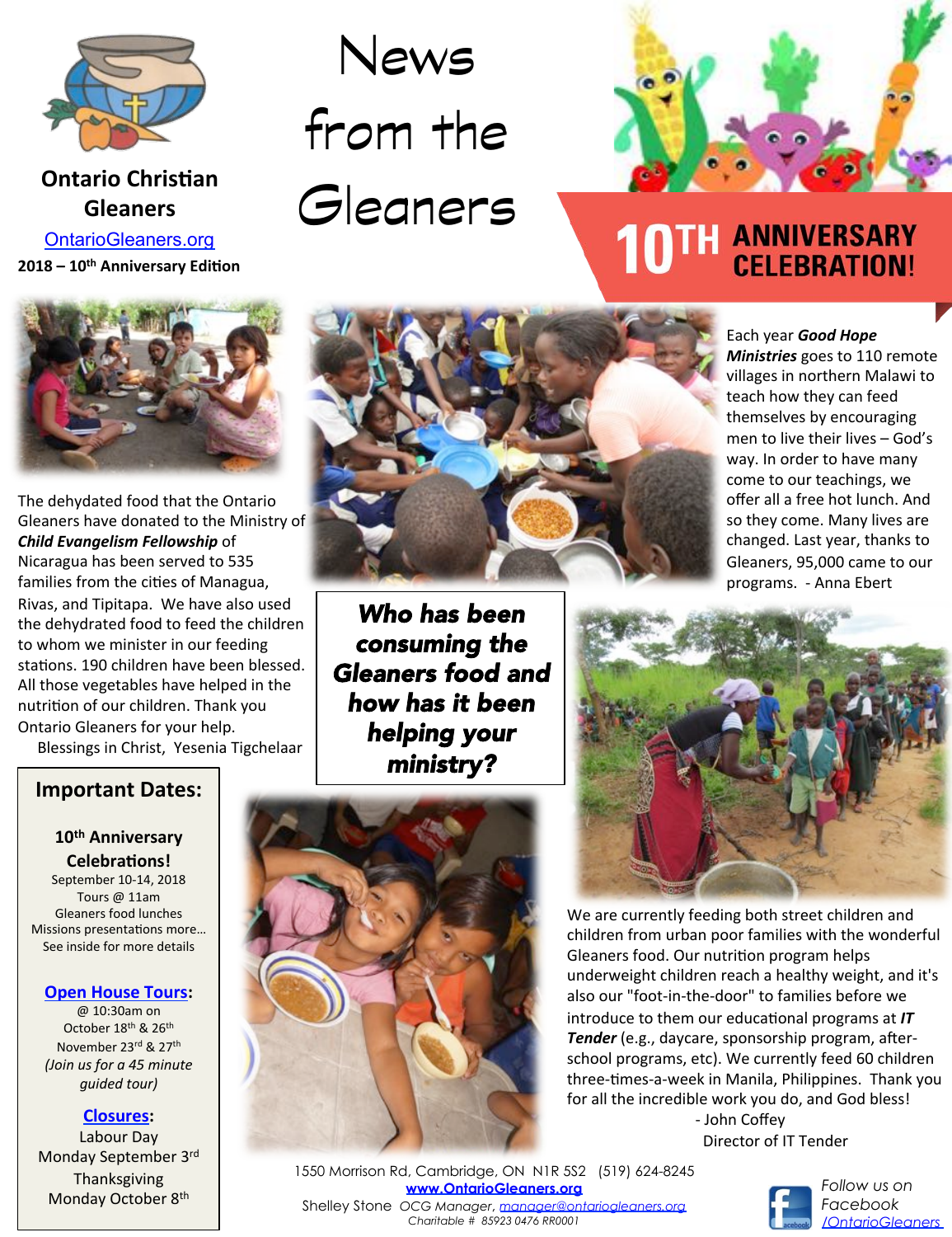

**The Joy and Hope of Haiti**, through its partnership with Ontario Gleaners is able to put bowls of their nutritious soup in front of 7500 hungry mouths every month- 2 times every week. Their exam results have risen 20 % just because of access to food. Over 5000 school age kids are fed 10 months of the year, during the school week. Over 1600 women and men in harsh Haitian prisons are fed 12 months of the year twice a week. Malnutrition in the prisons has fallen by half. Another 900 people in medical clinics and small orphanages make up the rest. It takes 2 containers a year to get this amount of soup to Haiti. That is just the tip of the Gleaners iceberg as we say thank you to all of you who make those containers of soup possible.

> - On behalf of those who can't thank you, we thank you-The Container Committee of the Joy and Hope of Haiti and Cal Schultz, Project Managment for The Joy and Hope of Haiti.

The soup provided to us by OCG is used in soup kitchens (all year round), rehab centers for both men and women, Homes for seniors and elderly, single moms, poor people with large families who either live in the war zone or are Refugees as a result of the ongoing war in Eastern Ukraine and invalids in orphanages or other centers (cerebral palsy). 

As to how is this helping the ministry in Ukraine  $-$  this can be summarized as a

lady in dire need expressed - her words "This is my salvation." - Master's Foundation - Ukraine - Stan Watrich



The soup from Gleaners is helping over 1,000 disabled and forgotten people, in central Ukraine, to receive regular, healthy meals (and to know that God has not forgotten them!).

**2<sup>nd</sup> Chance International** *i* **1.2** *and 2 and 2 and 2 and 2 and 2 and 2 and 2 and 2 and 2 and 2 and 2 and 2 and 2 and 2 and 2 and 2 and 2 and 2 and 2 and 2 and 2 and 2 and 2* 



sponsor of The New Horizon School: As part of our ministry in the Dominican Republic, we serve two nutritious meals daily, breakfast and lunch, to approximately 65 students and staff, thanks to our generous donors and supporters. We depend on the Gleaners' products to help us achieve the



nutritional goals of our meals by including the soup mix in various menu items on a regular basis. - Paul Jones

House of Blessing is an orphanage that has started to run a summer camp for children in the community. Unfortunately, due to a shortage of resources, the orphanage had to turn away many children who were interested in participating. The orphanage approached Food For The Poor to ask for assistance so they'd be able to accept more children into the camp and have enough food to feed them lunch. They are now feeding 750 children with the dried soup mix at their camp. - **Food for the Poor** 

– Terri Venktaramaiah



Living in the high country an hour out of Lusaka, Zambia, the poor and orphans are the recipients of the much needed protein. Rain is always scarce here and the villagers live in a perpetual state of "food insecurity". The leaders in this village ` also organize "FEASTS" with

the "Gleaners" vegetable mix as the feature entrée. Gleaners has supplied **Beautiful Feet Ministry** with 2 million supplemented meals served to Congo refugees and those in drought stricken villages. Thank You Gleaners. - Clair Ziolkowski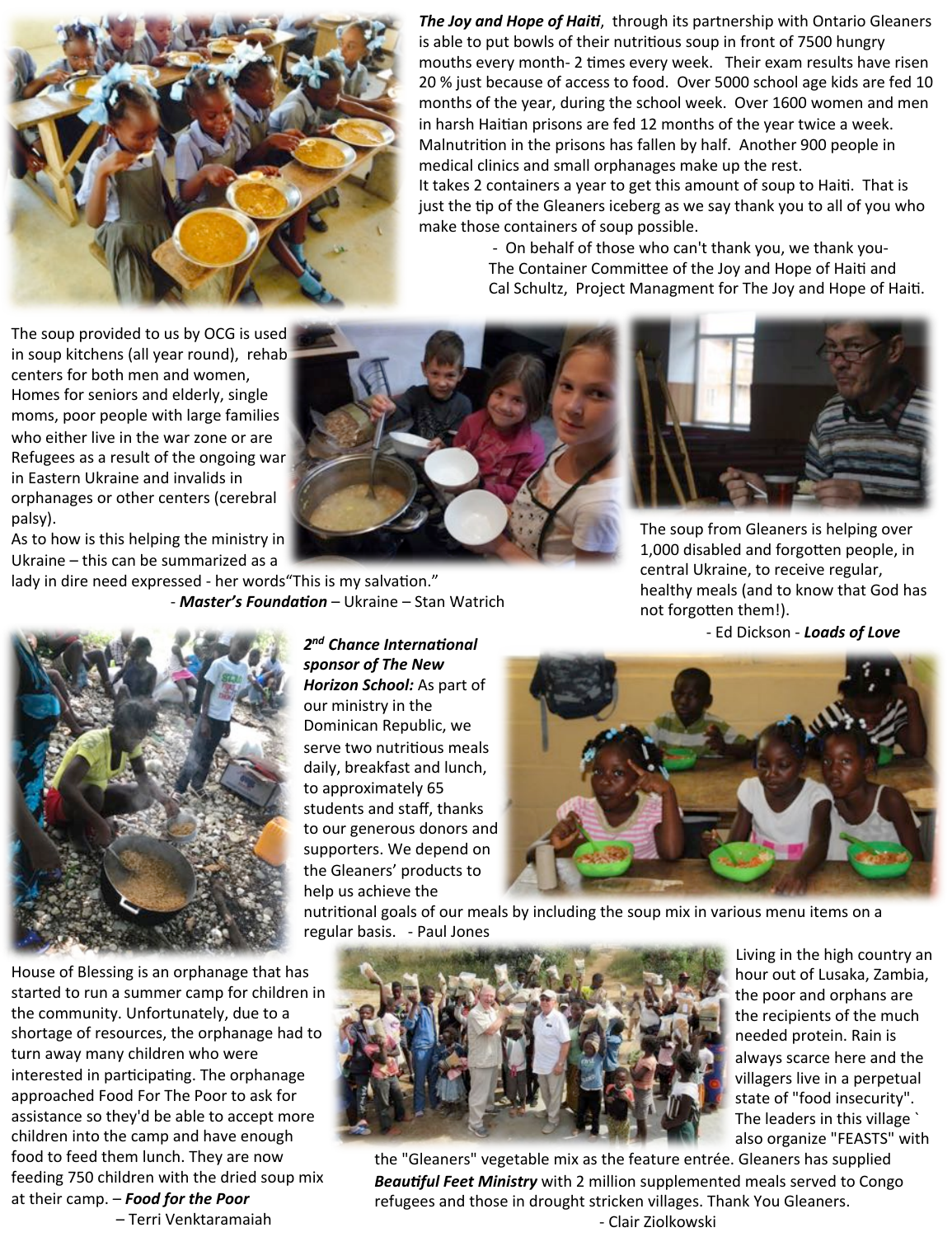#### **Message from the Board**

This fall, Ontario Christian Gleaners celebrates the tenth anniversary of our opening in September of 2008. As we look back over all that has happened, it truly is a celebration - first of God's faithfulness to us and secondly, of the contributions that have been made by so many loyal supporters.

For ten years we have embraced our stated mission of "using surplus produce to feed a hungry world." We put feet to our faith when we care for the poor - those that are so close to the heart of our Heavenly Father. In our first ten years, over 50 million servings of vegetable mix have been shipped to meet needs in over 45 nations. In addition we have provided dried fruit along with other food supplies that have been generously provided by donor businesses.

As a board we want to acknowledge that we are dependent on God in all areas of this ministry. It is God who has faithfully supplied the food, volunteers, produce and financial donors, staff, and distribution partners. To Him we offer our grateful praise, for He has honoured the work of our hands. 

We also say a big thank you to all of you who have given so much of your time. Each day we have between 60 to 70 volunteers who come to be a part of creating the vegetable mix. You are such a huge part of what God is doing through OCG and we thank you so much for all of your contributions.

We are grateful for all of the growers and distributors who provide the produce that become the ingredients in our vegetable mix. Over the last ten years, OCG has never had to close the doors for lack of food to process. Some seasons are more difficult than others but God has provided faithful food partners who always come through.

We have been blessed with so many who have contributed financially these past ten years. Thanks for all you do. Your faithfulness has provided us the needed funds to meet the day to day operational needs of the ministry, while expanding our facility, upgrading our equipment, and replacing our aging truck. None of this would be possible without your faithful support.

God has blessed us with a staff that is second to none. To Shelley, Fred, and Elaine thanks for all you do. You're the best!



# Celebrating 10 Years of Blessings!

September 10-14, 2018

Tours @ 11:00 am Want to bring a group for a tour? Call 519-624-8245 Individuals – just show up!

## Try the Gleaners food! Lunch served each day at 11:50 am

**Missions presentations from** around the world.

**Mini-Marketplace – your opportunity to purchase products made by artisans in** developing countries.

Finally, as we celebrate this wonderful milestone anniversary, we not only look back on what has been accomplished but forward to the opportunities that God has for us in the days to come. With eyes of faith, we say that the best is yet to come! Let's all recommit ourselves to the plans and purposes that God has for us as we labour together in "using surplus produce to feed a hungry world."



 *- Dave Rochester Board Member* 

Action International is serving street kids & community children in our feeding ministry program in partnership with local churches in the Philippines.

We use Gleaners as essential food supplements for our poor /or malnourished children in the feeding ministry. They are not only fed spiritually through the Gospel of Jesus Christ but also physically through Gleaners. We serve Gleaners as soup and in many ways as main ingredient of a local dish. - Al and Sonie Tadeo